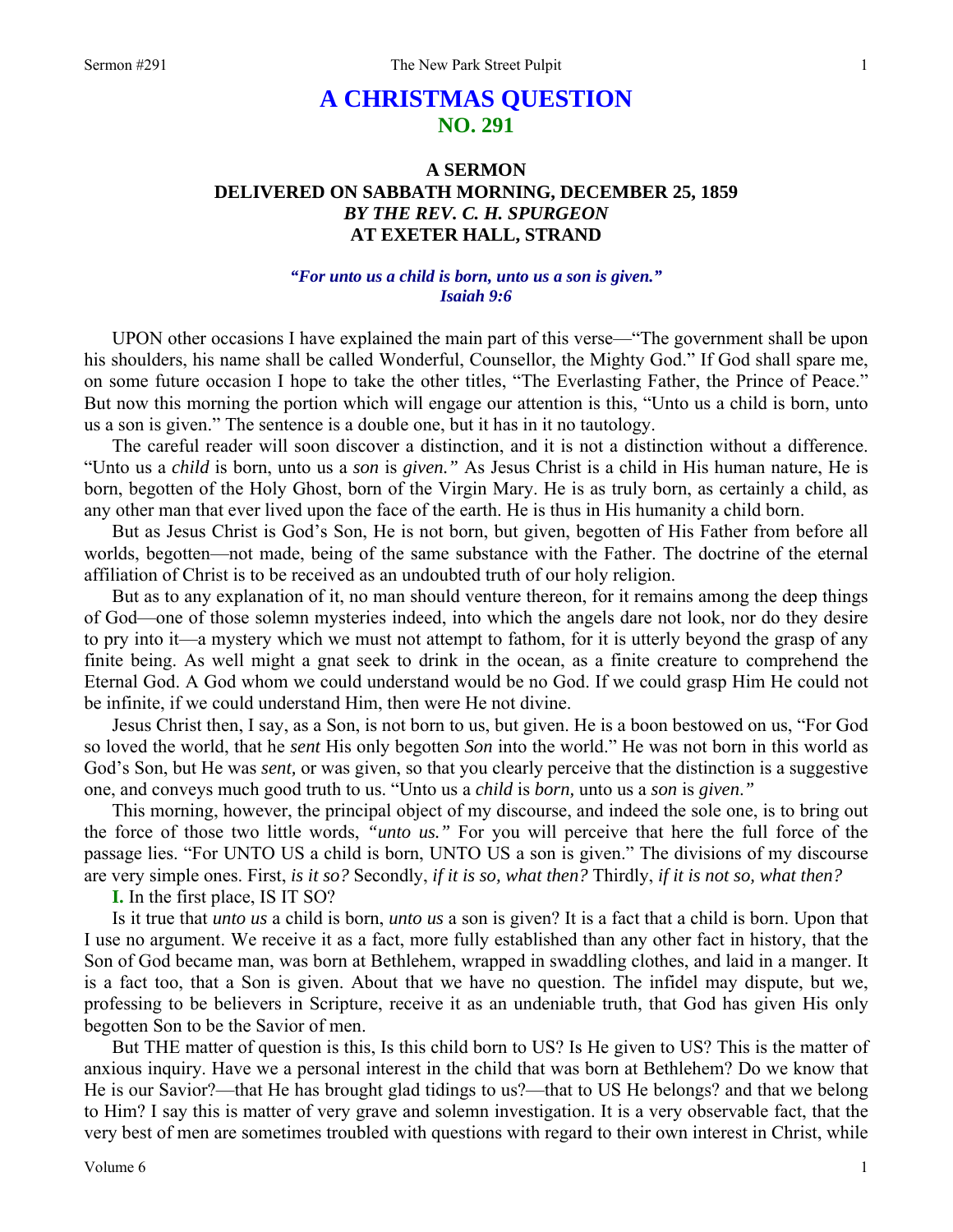men who never are troubled at all about the matter are very frequently presumptuous deceivers, who have no part in this matter.

I have often observed that some of the people about whom I felt most sure, were the very persons who were the least sure of themselves. It reminds me of the history of a godly man named Simon Brown, a minister in the olden times in the City of London. He became so extremely sad in heart, so depressed in spirit, that at last he conceived the idea that his soul was annihilated.

It was all in vain to talk to the good man, you could not persuade him that he had a soul, but all the time he was preaching, and praying, and working, more like a man who had two souls than none. When he preached, his eyes poured forth plenteous floods of tears, and when he prayed, there was a divine fervor and heavenly prevalence in every petition.

Now, so it is with many Christians. They seem to be the very picture of godliness, their life is admirable, and their conversation heavenly, but yet, they are always crying—

> *"'Tis a point I long to know, Oft it causes anxious thought, Do I love the Lord or no? Am I His or am I not?"*

So does it happen, that the best of men will question while the worst of men will presume. Ay, I have seen the men about whose eternal destiny I had serious questioning, whose inconsistencies in life were palpable and glaring, who have prated concerning their sure portion in Israel, and their infallible hope, as though they believed others to be as easily duped as themselves.

Now, what reason shall we give for this foolhardiness? Learn it from this illustration: You see a number of men riding along a narrow road upon the edge of the sea. It is a very perilous path, for the way is rugged and a tremendous precipice bounds the pathway on the left. Let but the horse's foot slip once, and they dash downwards to destruction. See how cautiously the riders journey, how carefully the horses place their feet.

But do you observe yon rider, at what a rate he dashes along, as if he were riding a steeplechase with Satan? You hold up your hands in an agony of fear, trembling lest every moment his horse's foot should slip, and he should be dashed down, and you say, why so careless a rider? The man is a blind rider on a blind horse. They cannot see where they are. He thinks he is on a sure road, and therefore it is that he rides so fast.

Or to vary the picture, sometimes when persons are asleep, they take to walking, and they will climb where others will not think of venturing. Giddy heights that would turn our brain seem safe enough to them. So there be many spiritual sleepwalkers in our midst, who think that they are awake. But they are not. Their very presumption in venturing to the high places of self-confidence proves that they are somnambulists, not awake, but men who walk and talk in their sleep. It is then, I say, really a matter of serious questioning with all men who would be right at last, as to whether this child is born to US, and this Son given to US?

I shall now help you to answer the question.

**1.** If this child who now lies before the eyes of your faith, wrapped in swaddling clothes in Bethlehem's manger, is born *to you,* my hearer, then *you are born again!* For this child is not born to you unless you are born to this child. All who have an interest in Christ are, in the fullness of time, by grace converted, quickened, and renewed. All the redeemed are not yet converted, but they will be. Before the hour of death arrives their nature shall be changed, their sins shall be washed away, and they shall pass from death unto life.

If any man tells me that Christ is his Redeemer, although he has never experienced regeneration, that man utters what he does not know, his religion is vain, and his hope is a delusion. Only men who are born again can claim the babe in Bethlehem as being theirs.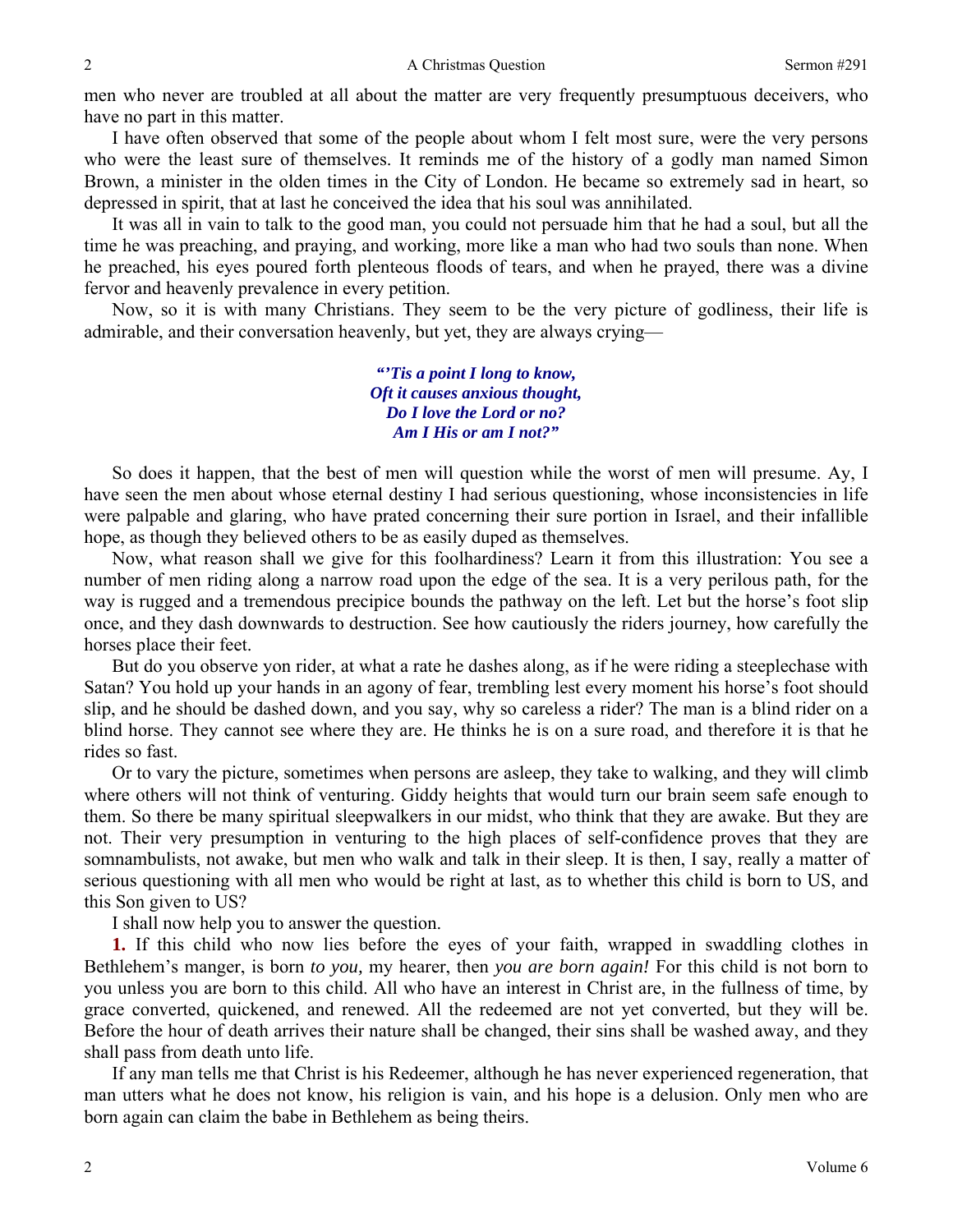#### Sermon #291 A Christmas Question

"But," saith one, "how am I to know whether I am born again or not?" Answer this question also by another, has there been a change effected by divine grace *within you?* Are your loves the very opposite of what they were? Do you now hate the vain things you once admired, and do you seek after that precious pearl which you at one time despised? Is your heart thoroughly renewed in its object?

Can you say that the bent of your desire is changed? that your face is Zionward, and your feet set upon the path of grace? that whereas your heart once longed for deep draughts of sin, it now longs to be holy? and whereas you once loved the pleasures of the world, they have now become as draff and dross to you, for you only love the pleasures of heavenly things, and are longing to enjoy more of them on earth that you may be prepared to enjoy a fullness of them hereafter?

Are you renewed within? For mark, my hearer, the new birth does not consist in washing the outside of the cup and platter, but in cleansing the inner man. It is all in vain to put up the stone upon the sepulcher, wash it extremely white, and garnish it with the flowers of the season, the sepulcher itself must be cleansed. The dead man's bones that lie in that charnel house of the human heart must be cleansed away. Nay, they must be made to live. The heart must no longer be a tomb of death, but a temple of life. Is it so with you, my hearer? For recollect, you may be very different in the outward, but if you are not changed in the inward, this child is not born to you.

But I ask another question. Although the main matter of regeneration lies within, yet it manifests itself outside. Say, then, has there been a change in you in the exterior? Do you think that others who look at you would be compelled to say, this man is not what he used to be? Do not your companions observe a change? Have they not laughed at you for what they think to be your hypocrisy, your Puritanism, your sternness? Do you now think that if an angel should follow you into your secret life, should track you to your closet and see you on your knees, that he would detect something in you which he could never have seen before?

For mark, my dear hearer, there must be a change in the outward life, or else there is no change within. In vain you bring me to the tree, and say that the tree's nature is changed. If I still see it bringing forth wild grapes, it is a wild vine still. And if I mark upon you the apples of Sodom and the grapes of Gomorrah, you are still a tree accursed and doomed, notwithstanding all your fancied experience.

The proof of the Christian is in the living. To other men, the proof of our conversion is not what you feel, but what you do. To yourself your feelings may be good enough evidence, but to the minister and others who judge you, the outward walk is the main guide.

At the same time, let me observe that a man's outward life may be very much like that of a Christian, and yet there may be no religion in him at all. Have you ever seen two actors in the street with swords, pretending to fight with one another? See how they cut, and slash, and hack at one another, till you are half afraid there will soon be murder done. They seem to be so very much in earnest that you are half in the mind to call in the police to part them.

See with what violence that one has aimed a terrific blow at the other one's head, which his comrade dexterously warded off by keeping a well-timed guard. Just watch them a minute, and you will see that all these cuts and thrusts come in a prearranged order. There is no heart in the fighting after all. They do not fight so roughly as they would if they were real enemies.

So, sometimes I have seen a man pretending to be very angry against sin. But watch him a little while, and you will see it is only a fencer's trick. He does not give his cuts out of order, there is no earnestness in his blows, it is all pretense, it is only mimic stage play. The fencers, after they have ended their performance, shake hands with one another and divide the coppers which the gaping throng have given them, and so does this man do, he shakes hands with the devil in private, and the two deceivers share the spoil.

The hypocrite and the devil are very good friends after all, and they mutually rejoice over their profits, the devil leering because he has won the soul of the professor, and the hypocrite laughing because he has won his pelf. Take care then, that your outward life is not a mere stage play, but that your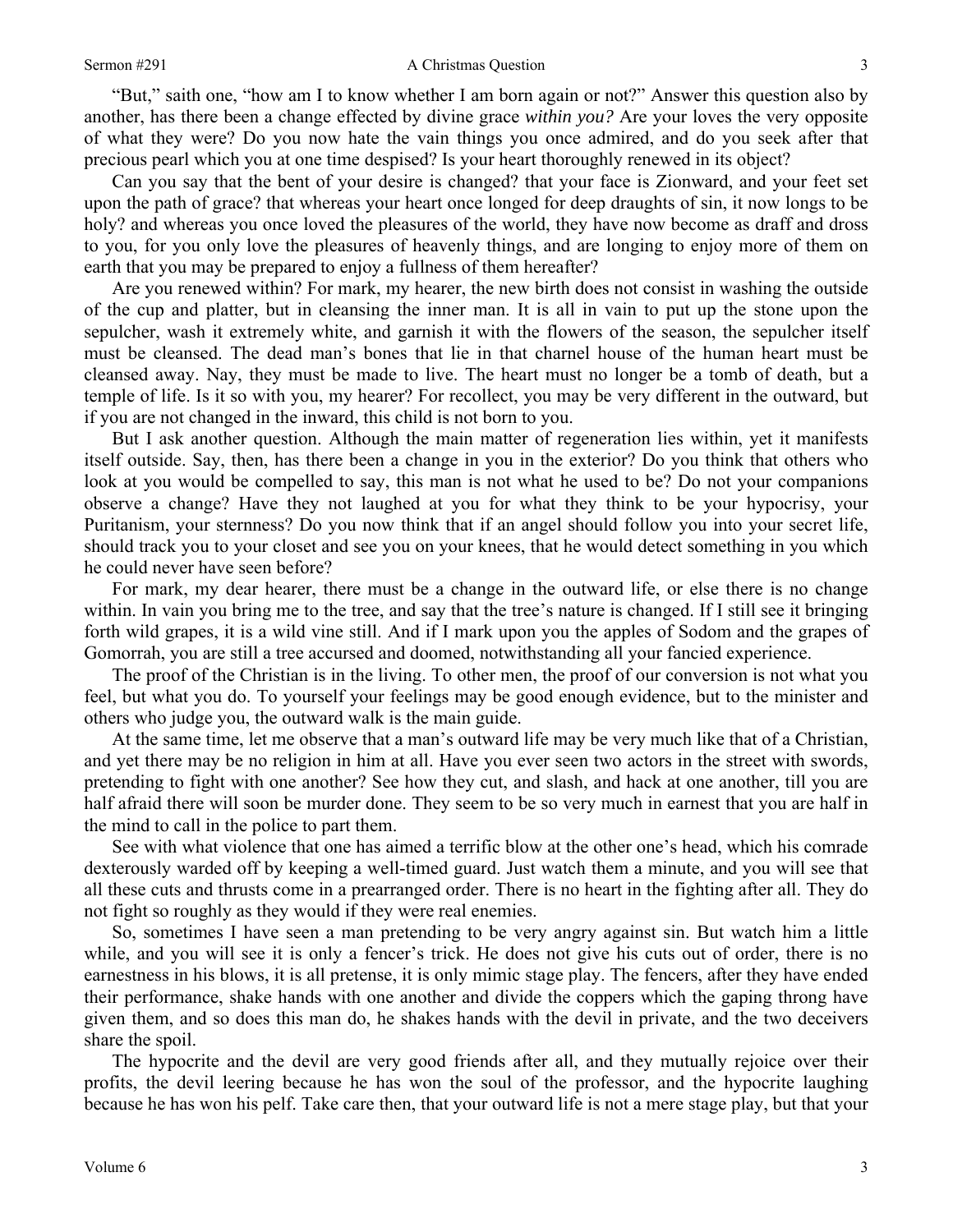antagonism to sin is real and intense, and that you strike right and left, as though you meant to slay the monster and cast its limbs to the winds of heaven.

I will just put another question. If you have been born again, there is another matter by which to try you. Not only is your inward self altered, and your outward self too, but the very root and principle of your life must become totally new. When we are in sin we live to self, but when we are renewed we live to God. While we are unregenerate, our principle is to seek our own pleasure, our own advancement, but that man is not truly born again who does not live with a far different aim from this. Change a man's principles and you change his feelings, you change his actions.

Now grace changes the principles of man. It lays the axe at the root of the tree. It does not saw away at some big limb, it does not try to alter the sap, but it gives a new root, and plants us in fresh soil. The man's inmost self, the deep rocks of his principles upon which the topsoil of his actions rest, the soul of his manhood is thoroughly changed, and he is a new creature in Christ.

"But," says one, "I see no reason why I should be born again." Ah, poor creature, it is because you have never seen yourself. Did you ever see a man in the looking glass of the Word of God—what a strange monster he is. Do you know, a man by nature has his heart where his feet ought to be—that is to say, his heart is set upon the earth, whereas he ought to be treading it beneath his feet, and stranger mystery still, his heels are where his heart should be—that is to say, he is kicking against the God of heaven when he ought to be setting his affections on things above.

Man by nature, when he sees clearest, only looks down, can only see that which is beneath him, he cannot see the things which are above, and strange to say the sunlight of heaven blinds him, light from heaven he looks not for. He asks for his light in darkness. The earth is to him his heaven, and he sees suns in its muddy pools and stars in its filth. He is, in fact, a man turned upside down.

The Fall has so ruined our nature, that the most monstrous thing on the face of the earth is a fallen man. The ancients used to paint griffins, gryphons, dragons, chimeras, and all kinds of hideous things, but if a skillful hand could paint *man* accurately, none of us would look at the picture, for it is a sight that none ever saw except the lost in hell, and that is one part of their intolerable pain, that they are compelled always to look upon themselves. Now then, see you not that you must be born again, and unless you are so this child is not born *to you.*

**2.** But I go forward. If this child is born to you, you are a *child,* and the question arises, are you so? Man grows from childhood up to manhood naturally; in grace, men grow from manhood down to childhood, and the nearer we come to true childhood, the nearer we come to the image of Christ. For was not Christ called "a child," even after He had ascended up to heaven? "Thy holy child Jesus."

Brethren and sisters, can you say that you have been made into children? Do you take God's Word just as it stands, simply because your heavenly Father says so? Are you content to believe mysteries without demanding to have them explained? Are you ready to sit in the infant class and be a little one? Are you willing to hang upon the breast of the church, and suck in the unadulterated milk of the Word never questioning for a moment what your divine Lord reveals, but believing it on His own authority, whether it seemed to be above reason, or beneath reason, or even contrary to reason?

Now, "except ye be converted and become as little children," this child is not born to you; except like a child you are humble, teachable, obedient, pleased with your Father's will and willing to assign all to Him, there is grave matter of question whether this child is born *to you.*

But what a pleasing sight it is to see a man converted and made into a little child. Many times has my heart leaped for joy, when I have seen a giant infidel who used to reason against Christ, who had not a word in his dictionary bad enough for Christ's people, come by divine grace to believe the Gospel.

That man sits down and weeps, feels the full power of salvation, and from that time drops all his questionings. He becomes the very reverse of what he was. He thinks himself meaner than the meanest believer. He is content to do the meanest work for the church of Christ, and takes his station—not with Locke or Newton, as a mighty Christian philosopher—but with Mary as a simple learner, sitting at Jesus' feet, to hear and learn of Him. If you are not children, then this child is not born to you.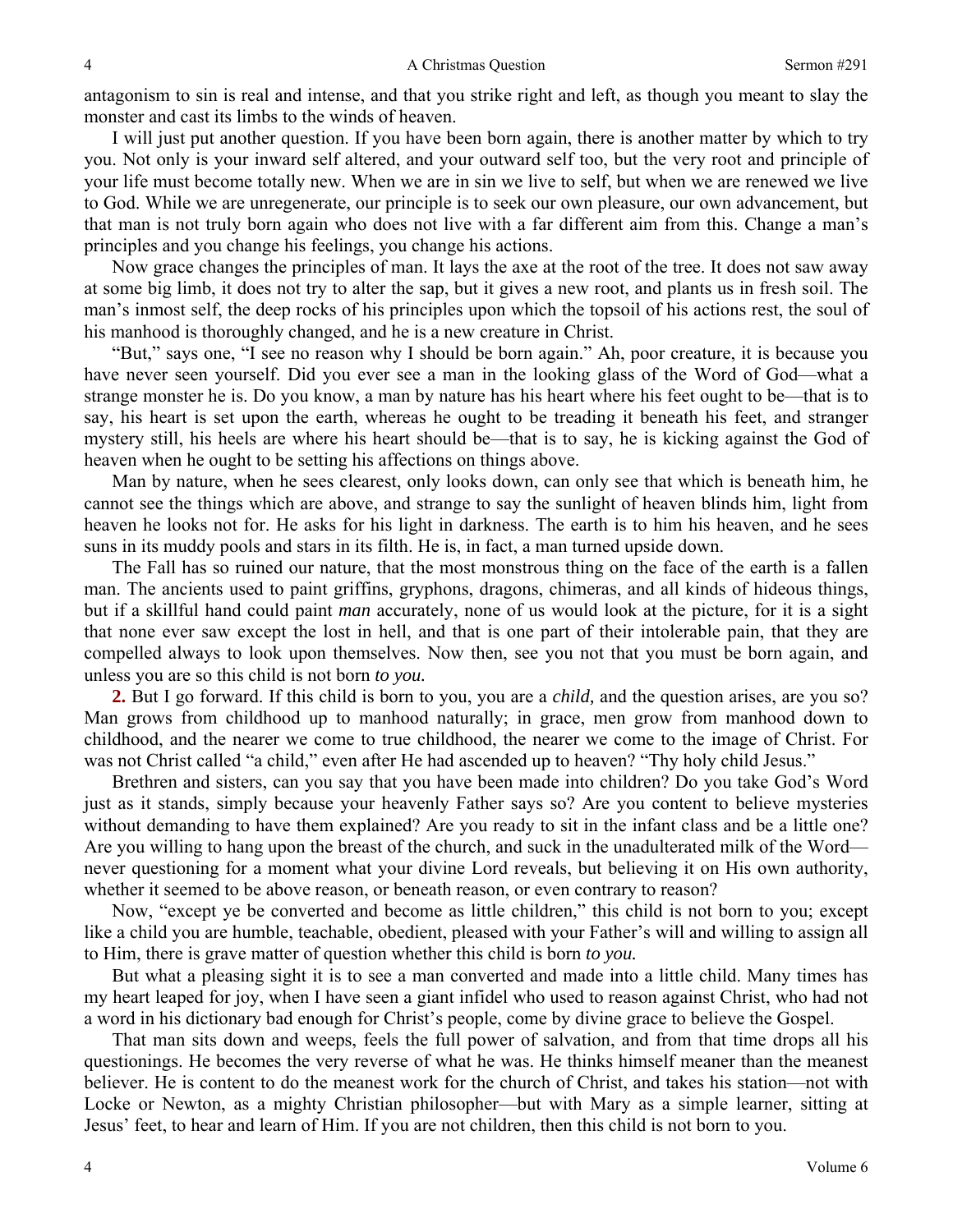#### Sermon #291 A Christmas Question

**3.** And now, let us take the second sentence and put a question or two upon that. Is this Son given to us? I pause a minute to beg your personal attention. I am trying, if I may, so to preach that I may make you all question yourselves. I pray you let not one of you exempt yourself from the ordeal, but let each one ask himself, is it true that unto me a Son is given? Now, if this Son is given *to you, you are a son yourself*. "For unto as many as received him to them gave he power to become the sons of God." "Christ became a Son that in all things he might be made like unto his brethren." The Son of God is not mine to enjoy, to love, to delight in, unless I am a son of God too.

Now, my hearer, have you a *fear* of God before your eyes—a filial fear, a fear which a child has lest it should grieve its parent? Say, have you a child's *love* to God? Do you *trust* to Him as your Father, your provider, and your friend? Have you in your breast "The spirit of adoption, whereby we cry, Abba, Father"? Are there times with you when on your knees you can say, "My Father and my God." Does the Spirit bear witness with your spirit that you are born of God? and while this witness is born, does your heart fly up to your Father and to your God, in ecstasy of delight to clasp Him who long ago has clasped you in the covenant of His love, in the arms of His effectual grace?

Now, mark my hearer, if you do not sometimes enjoy the spirit of adoption, if you are not a son or daughter of Zion, then deceive not yourself, this Son is not given to you.

**4.** And then, to put it in another shape. If unto us a Son is given, then *we are given to the Son*. Now, what say you to this question also? Are you given up to Christ? Do you feel that you have nothing on earth to live for but to glorify Him? Can you say in your heart, "Great God, if I am not deceived I am wholly Yours"? Are you ready today to write over again your consecration vow? Can you say, "Take me! All that I am and all I have, shall be forever Yours. I would give up all my goods, all my powers, all my time, and all my hours, and Yours I would be—wholly Yours." "Ye are not your own: ye are bought with a price."

And if this Son of God be given to you, you will have consecrated yourself wholly to Him, and you will feel that His honor is your life's object, that His glory is the one great desire of your panting spirit. Now is it so, my hearer? Ask yourself the question, I pray you, and do not deceive yourself in the answer.

I will just repeat the four different proofs again. If unto me a child is born, then I have been born again, and moreover, I am now in consequence of that new birth, a child. If again, a Son has been given to me, then I am a son, and again I am given to that Son who is given to me. I have tried to put these tests in the way that the text would suggest them. I pray you carry them home with you. If you do not recollect the words, yet do remember to search yourselves and see, my hearers, whether you can say, "Unto me this Son is given."

For indeed, if Christ is not my Christ, He is of little worth to me. If I cannot say He loved me and gave Himself *for me,* of what avail is all the merit of His righteousness, or all the plenitude of His atonement?

Bread in the shop is well enough, but if I am hungry and cannot get it, I starve although granaries be full. Water in the river is well enough, but if I am in a desert and cannot reach the stream, if I can hear it in the distance and am yet lying down to die of thirst, the murmuring of the rill, or the flowing of the river, only helps to tantalize me, while I die in dark despair.

Better for you, my hearers, to have perished as Khoikhois, to have gone down to your graves as dwellers in some benighted land, than to live where the name of Christ is continually hymned, and where His glory is extolled, and yet to go down to your tombs without an interest in Him, unblessed by His Gospel, unwashed in His blood, unclothed of His robe of righteousness. God help you, that you may be blessed in Him, and may sing sweetly, "Unto us a child is born, unto us a son is given."

**II.** This brings me to my second head, upon which I shall be brief. Is it so? IF IT IS SO, WHAT THEN?

*If it is so, why am I doubtful today?* Why is my spirit questioning? Why do I not realize the fact? My hearer, if the Son is given to you, how is it that you are this day asking whether you are Christ's or not?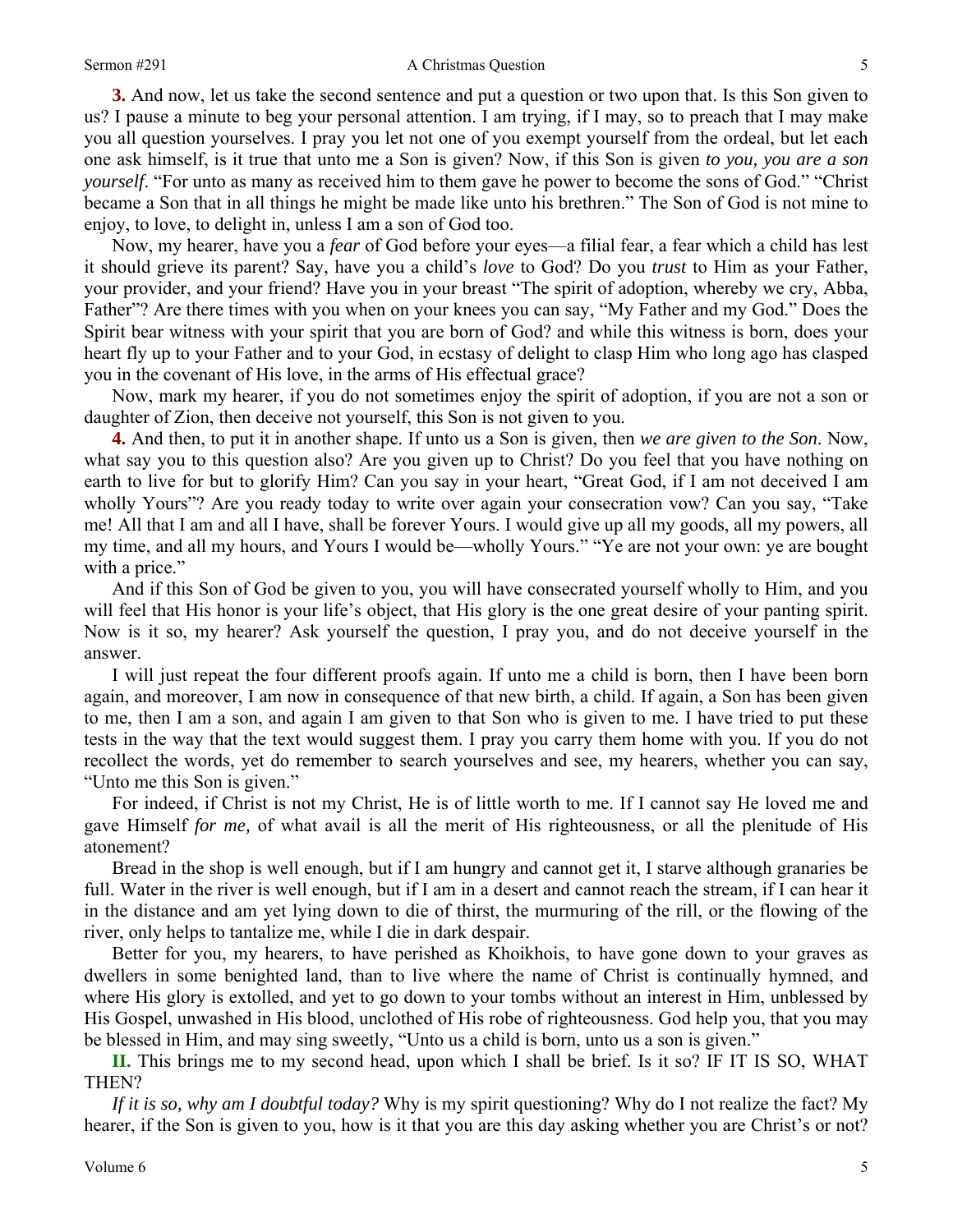Why do you not labor to make your calling and election sure? Why tarry you in the plains of doubt? Get you up, get you up to the high mountains of confidence, and never rest till you can say without a fear that you are mistaken, "I know that my Redeemer liveth. I am persuaded that He is able to keep that which I have committed to Him." I may have a large number of persons here to whom it is a matter of uncertainty as to whether Christ is theirs or not.

Oh, my dear hearers, rest not content unless you know assuredly that Christ is yours, and that you are Christ's. Suppose you should see in tomorrow's newspaper (although, by the way, if you believed anything you saw there you would probably be mistaken), but suppose you should see a notification that some rich man had left you an immense estate. Suppose, as you read it, you were well aware that the person mentioned was a relative of yours, and that it was likely to be true.

It may be you have prepared tomorrow for a family meeting, and you are expecting your brother John and sister Mary and their little ones to dine with you. But I very much question whether you would not be away from the head of the table to go and ascertain whether the fact were really so. "Oh," you would say, "I am sure I should enjoy my Christmas dinner all the better if I were quite sure about this matter," and all day, if you did not go, you would be on the tip-toe of expectation, you would be, as it were, sitting upon pins and needles until you knew whether it were a fact or not.

Now there is a proclamation gone forth today, and it is a true one too, that Jesus Christ has come into the world to save sinners. The question with you is whether He has saved you, and whether you have an interest in Him. I beseech you, give no sleep to your eyes, and no slumber to your eyelids, till you have read your "title clear to mansions in the skies."

What, man! shall your eternal destiny be a matter of uncertainty to you? What! is heaven or hell involved in this matter, and will you rest until you know which of these shall be your everlasting portion? Are you content while it is a question whether God loves you, or whether He is angry with you? Can you be easy while you remain in doubt as to whether you are condemned in sin, or justified by faith which is in Christ Jesus?

Get you up, man, I beseech you by the living God, and by your own soul's safety, get up and read the records. Search and look, and try, and test yourself, to see whether it be so or not. For if it be so, why should not we know it? If the Son is given to me, why should not I be sure of it? If the child is born to me, why should I not know it for a certainty, that I may even now live in the enjoyment of my privilege—a privilege, the value of which I shall never know to the full, till I arrive in glory?

Again, if it be so, another question. *Why are we sad?* I am looking upon faces just now that appear the very reverse of gloomy, but maybe the smile covers an aching heart. Brother and sisters, why are we sad this morning, if unto us a child is born, if unto us a Son is given? Hark, hark to the cry! It is "Harvest home! Harvest home!" See the maidens as they dance, and the young men as they make merry. And why is this mirth? Because they are storing the precious fruits of the earth, they are gathering together unto their barns wheat which will soon be consumed.

And what, brothers and sisters, have we the bread which endures to eternal life and are we unhappy? Does the worldling rejoice when his corn is increased, and do we not rejoice when, "Unto us a child is born, and unto us a son is given"?

Hark, yonder! What means the firing of the Tower guns? Why all this ringing of bells in the church steeples, as if all London were mad with joy? There is a prince born, therefore there is this salute, and therefore are the bells ringing.

Ah, Christians, ring the bells of your hearts, fire the salute of your most joyous songs, "For unto us a child is born, unto us a son is given." Dance, O my heart, and ring out peals of gladness! You drops of blood within my veins, dance every one of you! Oh! all my nerves become harp strings and let gratitude touch you with angelic fingers!

And you, my tongue, shout—shout to His praise, who has said to you—"Unto thee a child is born, unto thee a son is given." Wipe that tear away! Come, stop that sighing! Hush yon murmuring. What matters your poverty? "Unto you a child is born." What matters your sickness? "Unto you a Son is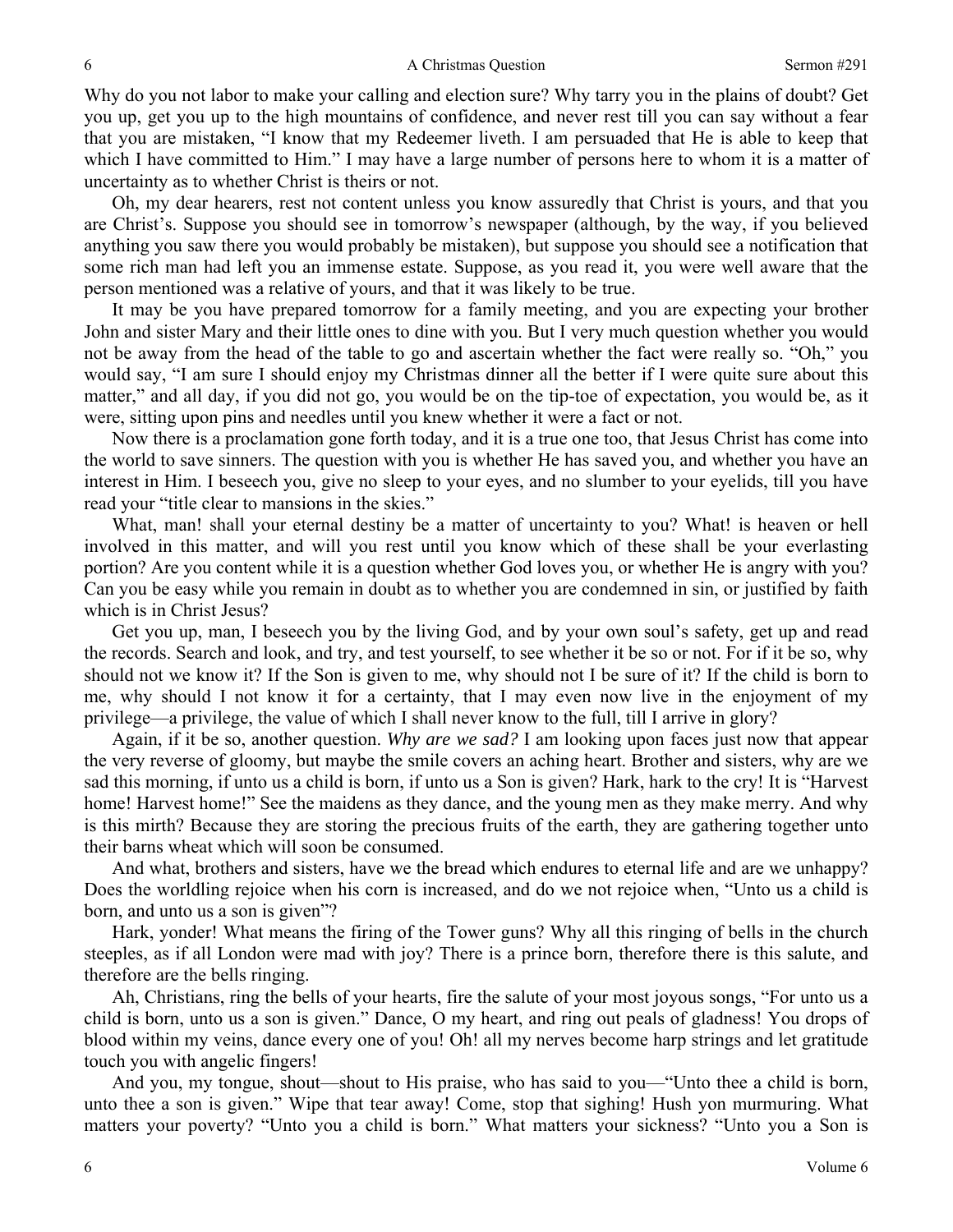given." What matters your sin? For this child shall take the sin away, and this Son shall wash and make you fit for heaven. I say, if it be so—

### *"Lift up the heart, lift up the voice, Rejoice aloud! Ye saints rejoice!"*

But once more, if it be so, what then? *Why are our hearts so cold?* and why is it that we do so little for Him who has done so much for us? Jesus, are You mine! Am I saved? How is it that I love You so little? Why is it that when I preach I am not more in earnest, and when I pray I am not more intensely fervent? How is it that we give so little to Christ who gave Himself for us? How is it that we serve Him so sadly who served us so perfectly? He consecrated Himself wholly, how is it that our consecration is marred and partial? Why are we continually sacrificing to self and not to Him?

O beloved brethren, yield yourselves up this morning. What have you got in the world? "Oh," saith one, "I have nothing, I am poor and penniless, and all but homeless." Give yourself to Christ. You have heard the story of the pupils of a Greek philosopher. On a certain day it was the custom to give to the philosopher a present. One came and gave him gold. Another could not bring him gold but brought him silver. One brought him a robe, and another some delicacy of food. But one of them came up and said, "Oh, Solon, I am poor, I have nothing to give to you, but yet I will give you something better than all these have given, I give you myself."

Now, if you have gold and silver, if you have aught of this world's goods, give in your measure to Christ, but take care, above all, that you give yourself to Him, and let your cry be from this day forth,

> *"Do not I love Thee, dearest Lord? Oh search my heart and see, And turn each cursed idol out That dares to rival Thee.*

> *"Do not I love Thee from my soul? Then let me nothing love: Dead be my heart to every joy, When Jesus cannot move."*

**III.** Well, now I have all but done, but give your solemn, very solemn attention, while I come to my last head—IF IT IS NOT SO, WHAT THEN?

Dear hearer, I cannot tell where you are—but wherever you may be in this hall, the eyes of my heart are looking for you, that when they have seen you, they may weep over you. Ah! miserable wretch, without a hope, without Christ, without God. Unto you there is no Christmas mirth, for you no child is born, to you no Son is given.

Sad is the story of the poor men and women, who during the week before last fell down dead in our streets through cruel hunger and bitter cold. But far more pitiable is your lot, far more terrible shall be your condition in the day when you shall cry for a drop of water to cool your burning tongue, and it shall be denied you, when you shall seek for death, for grim cold death—seek for him as for a friend, and yet you shall not find him. For the fire of hell shall not consume you, nor its terrors devour you. You shall long to die, yet shall you linger in eternal death—dying every hour, yet never receiving the much coveted boon of death.

What shall I say to you this morning? Oh! Master, help me to speak a word in season, now. I beseech you, my hearer, if Christ is not yours this morning, may God the Spirit help you to do what I now command you to do. First of all, confess your sins, not into my ear, nor into the ear of any living man. Go to your chamber and confess that you are vile. Tell Him you are a wretch undone without His sovereign grace. But do not think there is any merit in confession. There is none. All your confession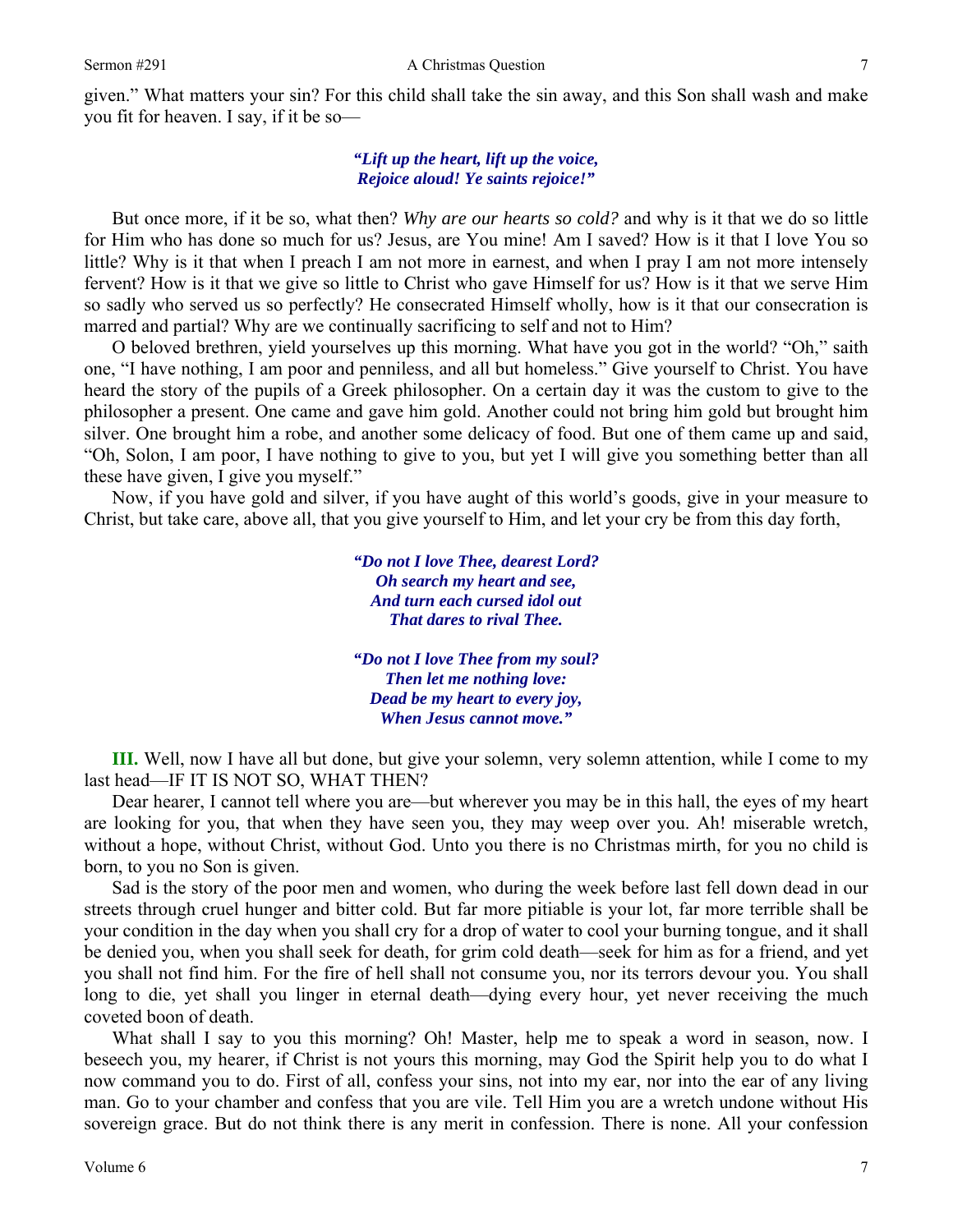cannot merit forgiveness, though God has promised to pardon the man who confesses his sin and forsakes it.

Imagine that some creditor had a debtor who owed him a thousand pounds. He calls upon him and says, "I demand my money." But says the other, "I owe you nothing." That man will be arrested and thrown into prison. However, his creditor says, "I wish to deal mercifully with you, make a frank confession, and I will forgive you all the debt."

"Well," says the man, "I do acknowledge that I owe you two hundred pounds." "No," says he, "that will not do." "Well, sir, I confess I owe you five hundred pounds," and by degrees he comes to confess that he owes the thousand. Is there any merit in that confession? No, but yet you could see that no creditor would think of forgiving a debt which was not acknowledged.

It is the least that you can do, to acknowledge your sin, and though there be no merit in the confession, yet true to His promise, God will give you pardon through Christ. That is one piece of advice. I pray you take it. Do not throw it to the winds, do not leave it as soon as you get out of Exeter Hall. Take it with you, and may this day become a confession day with many of you.

But next, when you have made a confession, I beseech you renounce yourself. You have been resting perhaps in some hope that you would make yourself better, and so save yourself. Give up that delusive fancy. You have seen the silkworm, it will spin, and spin, and spin, and then it will die where it has spun itself a shroud. And your good works are but a spinning for yourself a robe for your dead soul.

You can do nothing by your best prayers, your best tears, or your best works, to merit eternal life. Why, the Christian who is converted to God, will tell you that he cannot live a holy life by himself. If the ship in the sea cannot steer itself aright, do you think the wood that lies in the carpenter's yard can put itself together, and make itself into a ship, and then go out to sea and sail to America? Yet, this is just what you imagine.

The Christian who is God's workmanship can do nothing, and yet you think you can do something. Now, give up *self*. God help you to strike a black mark through every idea of what you can do.

Then lastly, and I pray God help you here my dear hearers, when you have confessed your sin and given up all hope of self-salvation, go to the place where Jesus died in agony. Go then in meditation to Calvary. There He hangs. It is the middle cross of these three.

I think I see Him now. I see His poor face emaciated, and His visage more marred than that of any man. I see the beady drops of blood still standing round His pierced temples—marks of that rugged thorn-crown. Ah, I see His body naked—naked to His shame. We may count all his bones. See there His hands rent with the rough iron, and His feet torn with the nails. The nails have rent through His flesh.

There is now not only the hole through which the nail was driven, but the weight of His body has sunken upon His feet, and see the iron is tearing through His flesh. And now the weight of His body hangs upon His arms, and the nails there are rending through the tender nerves. Hark! earth is startled! He cries, "Eli, Eli, lama sabacthani?"

Oh, sinner, was ever a shriek like that? God has forsaken Him. His God has ceased to be gracious to Him. His soul is exceedingly sorrowful, even unto death. But hark, again He cries, "I thirst!" Give Him water! Give Him water! You holy women, let Him drink. But no, His murderers torture Him. They thrust into His mouth the vinegar mingled with gall—the bitter with the sharp, the vinegar and the gall.

At last, hear Him, sinner, for here is your hope. I see Him bow His awful head. The King of heaven dies. The God who made the earth has become a man, and the man is about to expire. Hear Him! He cries, "It is finished!" and He gives up the ghost. The atonement is finished, the price is paid, the bloody ransom counted down, the sacrifice is accepted. "It is finished!"

Sinner, believe in Christ. Cast yourself on Him. Sink or swim, take Him to be your all in all. Throw now your trembling arms around that bleeding body. Sit now at the feet of that cross, and feel the dropping of the precious blood. And as you go out each one of you say in your hearts,

*"A guilty, weak, and helpless worm,* 

8